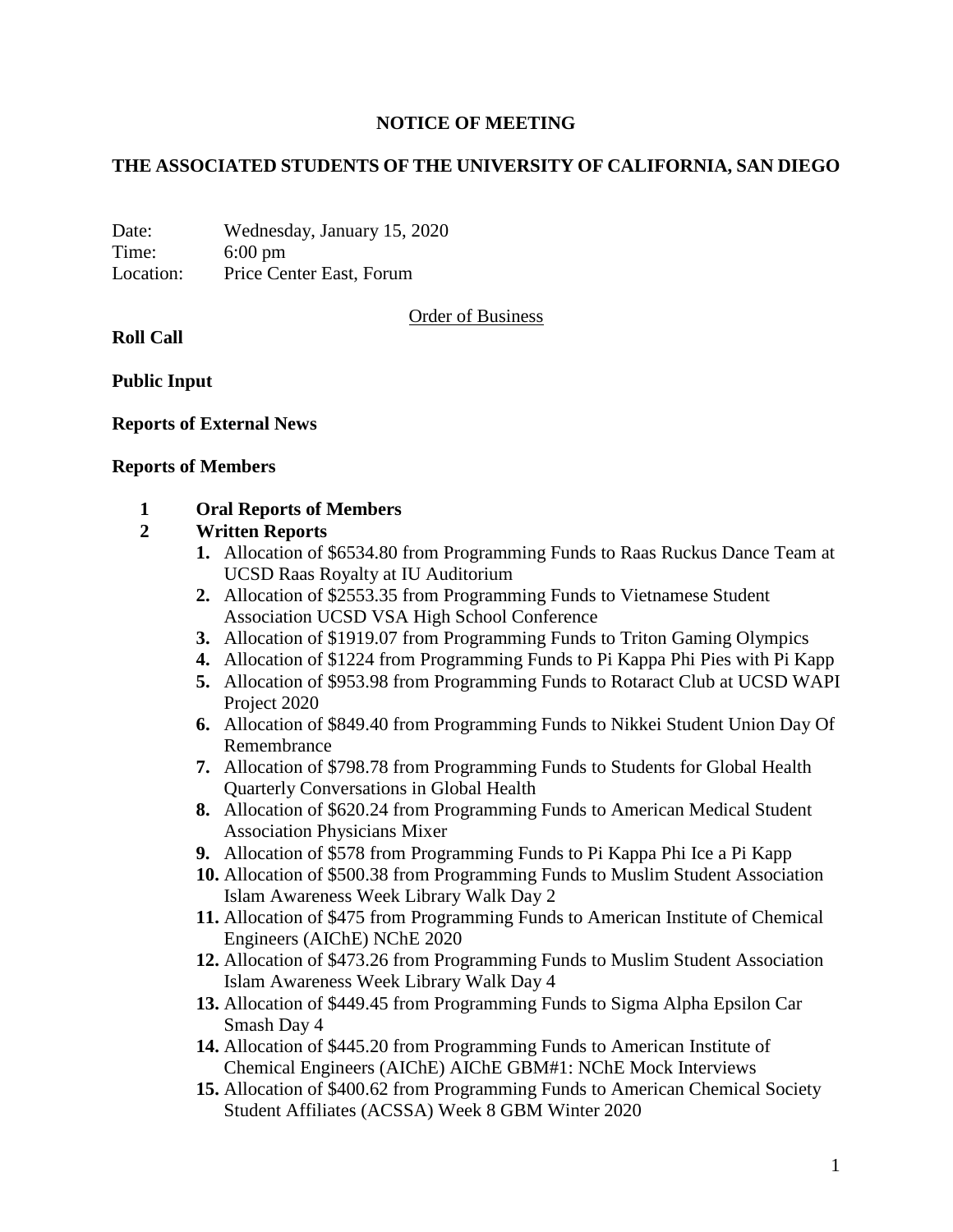- **16.** Allocation of \$330.76 from Programming Funds to Movimiento Estudiantil Chicanola de Aztlan (MECHA) M.E.Ch.A.'s Alumni Night
- **17.** Allocation of \$255 from Programming Funds to Engineers for a Sustainable World ESW Winter GBM 2
- **18.** Allocation of \$246.91 from Programming Funds to Health Care Frontiers Destressing with MEDtalks
- **19.** Allocation of \$192.96 from Programming Funds to Healthcare Advice and Mentorship SEARCH's Speed Dating Mixer
- **20.** Allocation of \$177.37 from Programming Funds to Minority Association of Pre-Medical Students (MAPS) GBM#4
- **21.** Allocation of \$158.50 from Programming Funds to Undergraduate Women in Computing at UCSD WIC x Oracle
- **22.** Allocation of \$150 from Programming Funds to Chancellor's Scholars Alliance CSA Movie Night
- **23.** Allocation of \$145.90 from Programming Funds to Healthcare Advice and Mentorship Four Year Planning Workshop with HMP3 PMP
- **24.** Allocation of \$141.42 from Programming Funds to Music and Memory at UCSD M&M GBM 3
- **25.** Allocation of \$141.42 from Programming Funds to African Students Association at UCSD ASA GBM #5
- **26.** Allocation of \$141.15 from Programming Funds to Nikkei Student Union JACL Professional Mixer
- **27.** Allocation of \$130.50 from Programming Funds to Asian and Pacific Islander Student Alliance (APSA) APSA: Winter GBM 7
- **28.** Allocation of \$126.88 from Programming Funds to Society of Asian Scientists and Engineers at UCSD WIC x SASE Painting Night
- **29.** Allocation of \$103.02 from Programming Funds to Mixed Student Union MSU GBM
- **30.** Allocation of \$98.50 from Programming Funds to Biological Sciences Student Association Office Hours Workshop
- **31.** Allocation of \$93 from Programming Funds to Chem-E-Car Project Winter Gbm 6
- **32.** Allocation of \$19 from Programming Funds to Chem-E-Car Project Winter GBM #7
- **33.** Allocation of \$40.69 from Programming Funds to Engineering World Health Engineers With Brushes
	- Ethan Christensen

### **Reports of Senator Projects**

### **Question Time**

### **Reports of Committees**

- **1** Finance Committee
- **2** Legislative Committee

### **Special Orders**